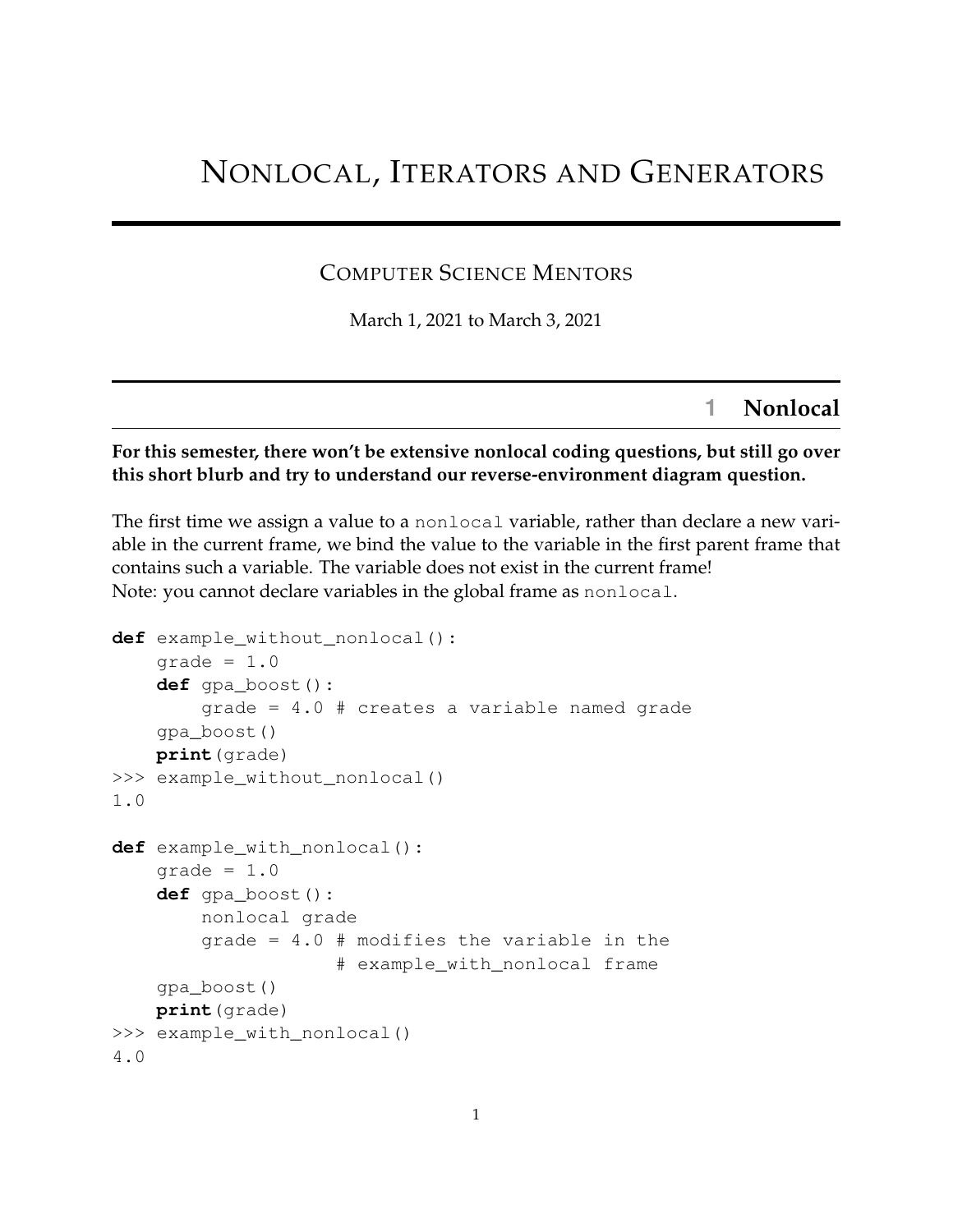#### 1. **among us**

Fill in each blank in the code example below so that its environment diagram is the following. You do not need to use all the blanks.

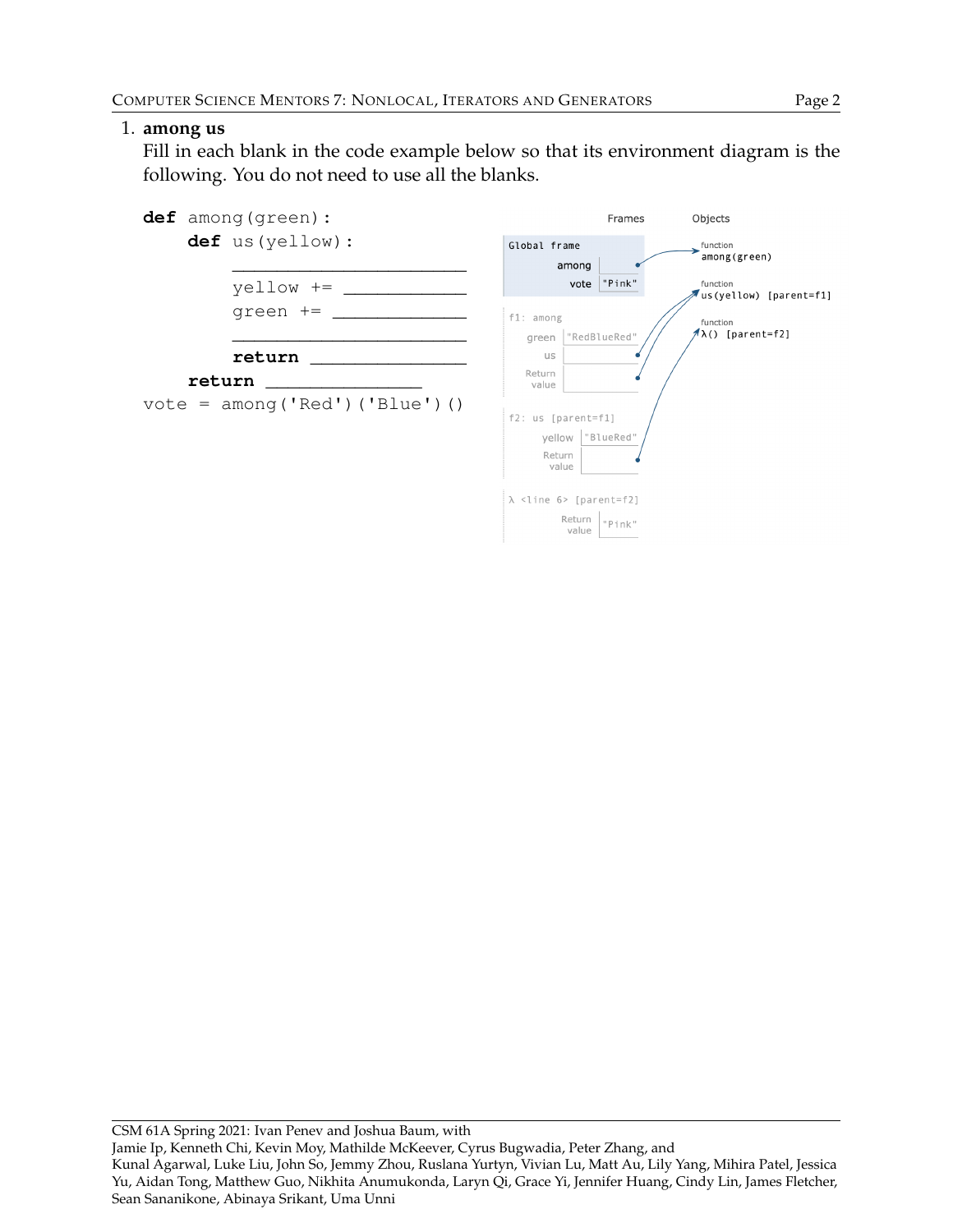## **2 Iterators and Generators**

An **iterable** is any container that can be processed sequentially. Think of an iterable as anything you can loop over, such as lists or strings. You can see this in **for** loops, which sequentially loop through each element of a sequence. The anatomy of the for loop can be described as:

```
for some_var in iterable:
    <do something with some_var>
```
An **iterator** remembers where it is during its iteration. Though an iterator is an iterable, the reverse is not necessarily true. Think of an iterable as a book whereas an iterator is a bookmark.

**Generators**, which are a specific type of **iterators**, are created using the traditional function definition syntax in Python (**def**) with the body of the function containing one or more yield statements. When a generator (a function that has yield in the body) is called, it returns a generator object. When we call the generator object, we evaluate the body of the function until we have yielded a value. The yield statement pauses the function, yields the value, saves the local state so that evaluation can be resumed right where it left off. yield operates similarly to a return statement.

1. Given the following code block, what is outputted by the lines that follow?

```
def foo():
    a = 0if a == 0:
        print("Hello")
        yield a
        print("World")
\gg foo()
>>> foo_gen = foo()
>>> next(foo_gen)
>>> next(foo_gen)
>>> for i in foo():
... print(i)
```
CSM 61A Spring 2021: Ivan Penev and Joshua Baum, with

Jamie Ip, Kenneth Chi, Kevin Moy, Mathilde McKeever, Cyrus Bugwadia, Peter Zhang, and

Kunal Agarwal, Luke Liu, John So, Jemmy Zhou, Ruslana Yurtyn, Vivian Lu, Matt Au, Lily Yang, Mihira Patel, Jessica Yu, Aidan Tong, Matthew Guo, Nikhita Anumukonda, Laryn Qi, Grace Yi, Jennifer Huang, Cindy Lin, James Fletcher, Sean Sananikone, Abinaya Srikant, Uma Unni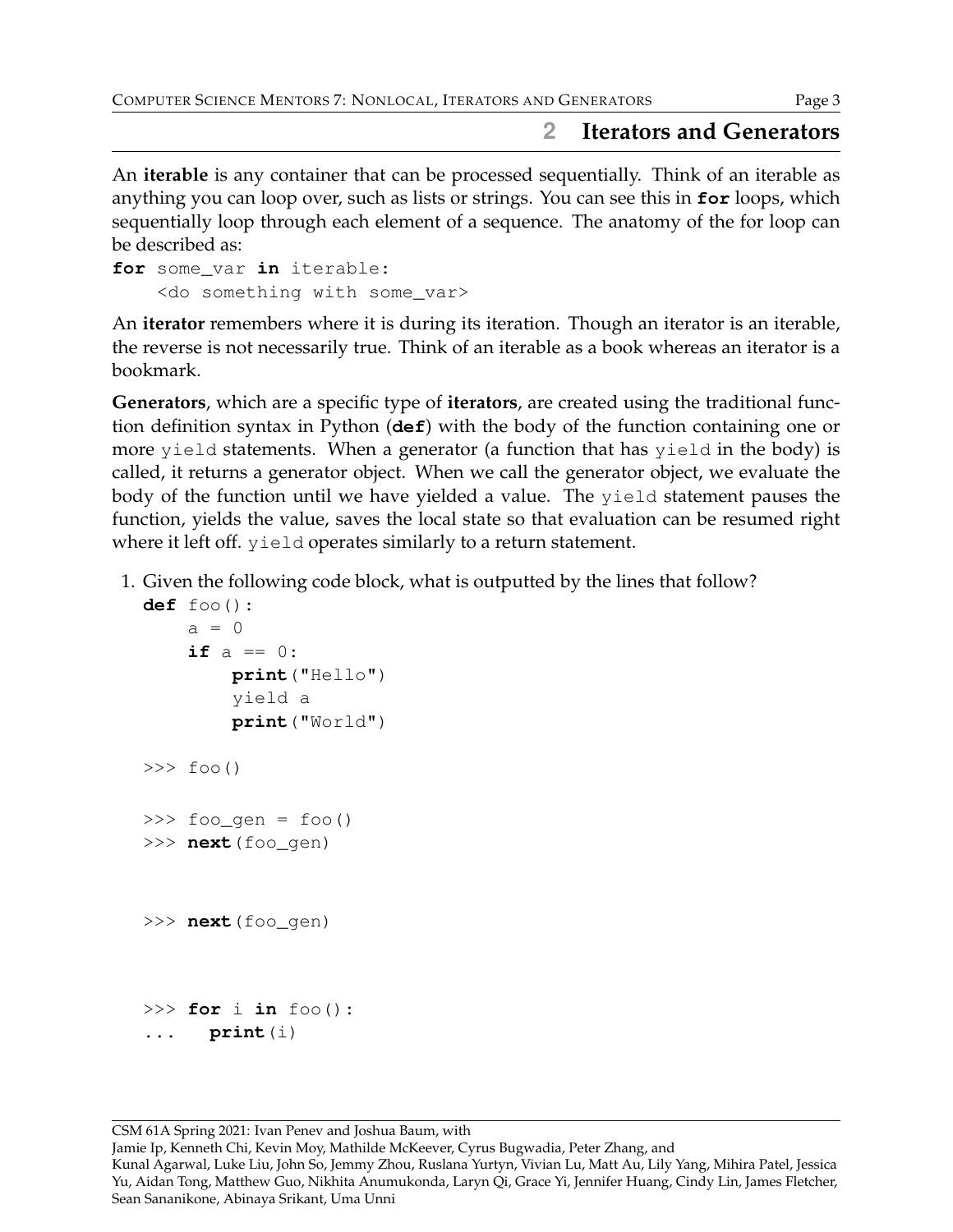2. How can we modify foo so that it satisfies the following doctests?

```
\Rightarrow a = list(foo())
>>> a
[1, 2, 3, 4, 5, 6, 7, 8, 9, 10]
```
3. Define filter\_gen, a generator that takes in iterable s and one-argument function f and yields every value from s for which f returns a truthy value.

```
def filter_gen(s, f):
```
"""

```
>>> list(filter_gen([1, 2, 3, 4, 5],
                            lambda x: x % 2 == 0)[2, 4]
>>> list(filter_gen((1, 2, 3, 4, 5), lambda x: x < 3))
[1, 2]
"""
```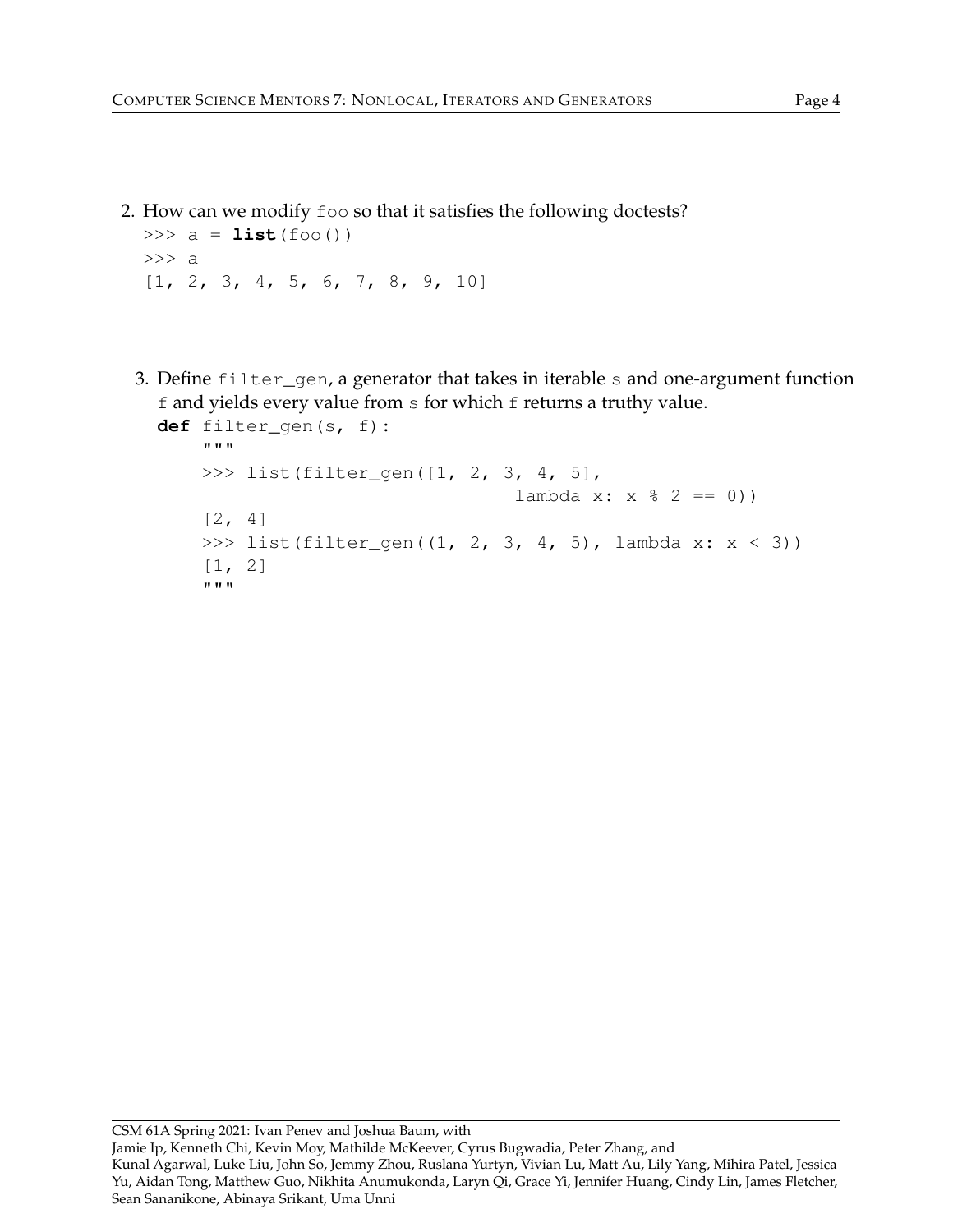4. Define all\_sums, a generator that iterates through all the sums that can be formed by adding the elements in lst.

```
def all_sums(lst):
    """
    >>> gen = all_sums([1, 2, 3])
    >>> sorted(gen)
    [0, 1, 2, 3, 3, 4, 5, 6]"""
```